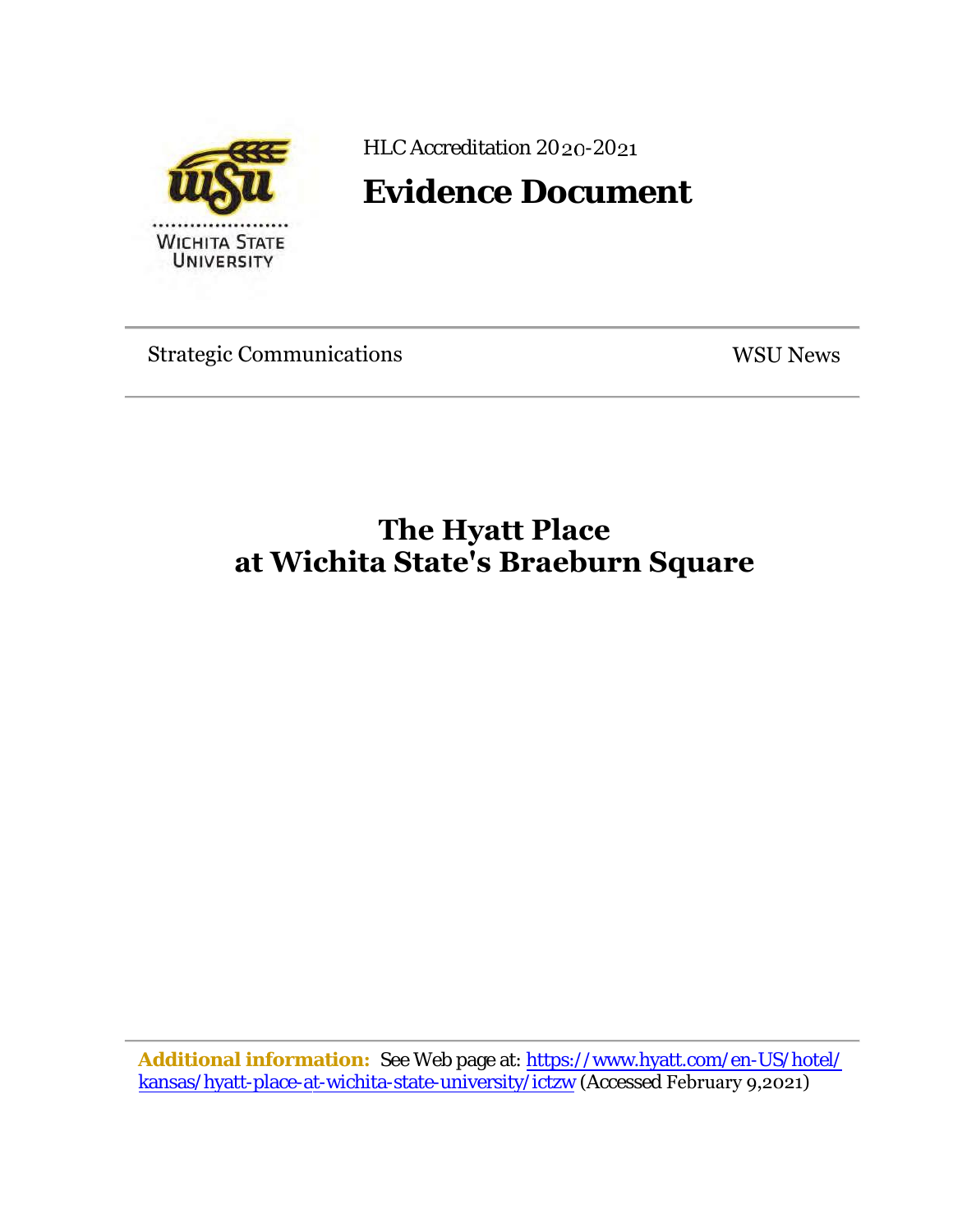

## Stay Steps from Campus

Make yourself at home with Hyatt Place at Wichita State University. Located on the Innovation

Campus in east Wichita, you are within walking distance of Koch Arena, Eck Stadium and

Campus Housing. Enjoy The Ulrich Museum of Art's Martin H. Bush Outdoor Sculpture

Collection or take a short drive to many area attractions.

# **OUR COMMITMENT TO CARE**



We're committed to enhanced levels of cleanliness, as we reimagine the hotel experience.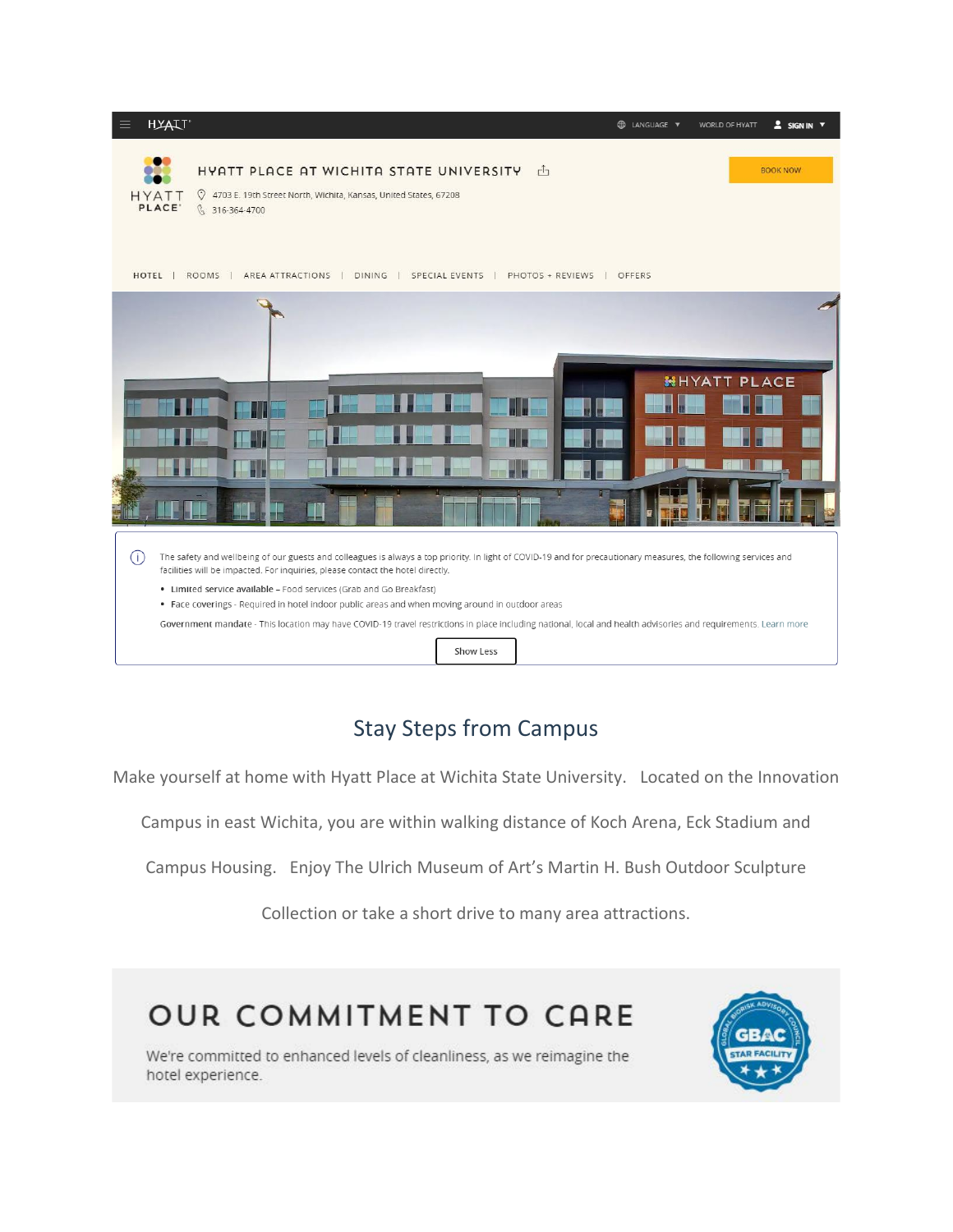#### **AMENITIES**



## **Safety First, Wellbeing** Always

Guided by our purpose of care, we're committed to enhanced levels of cleanliness in an effort to ensure your safety and wellbeing.

**LEARN MORE >** 

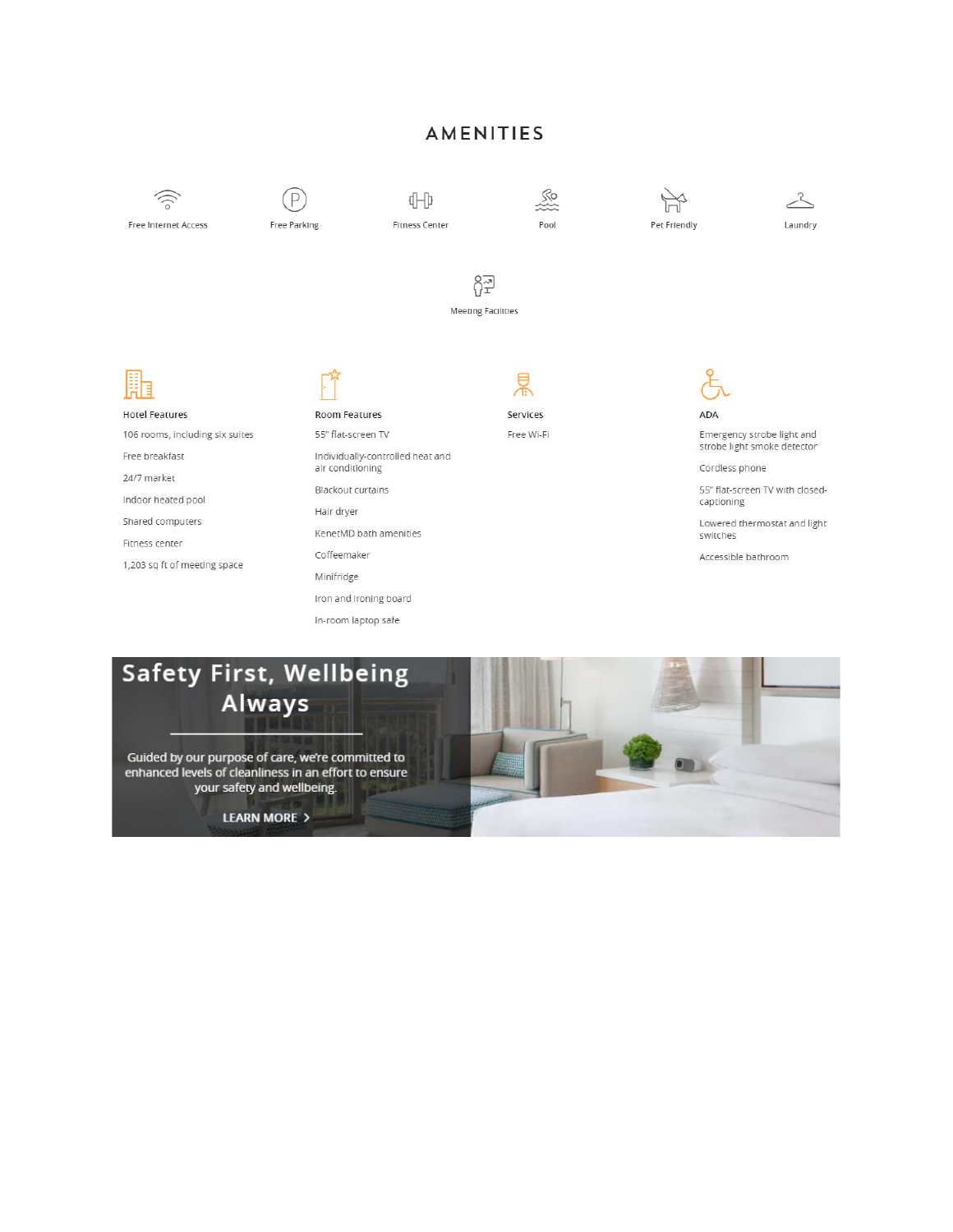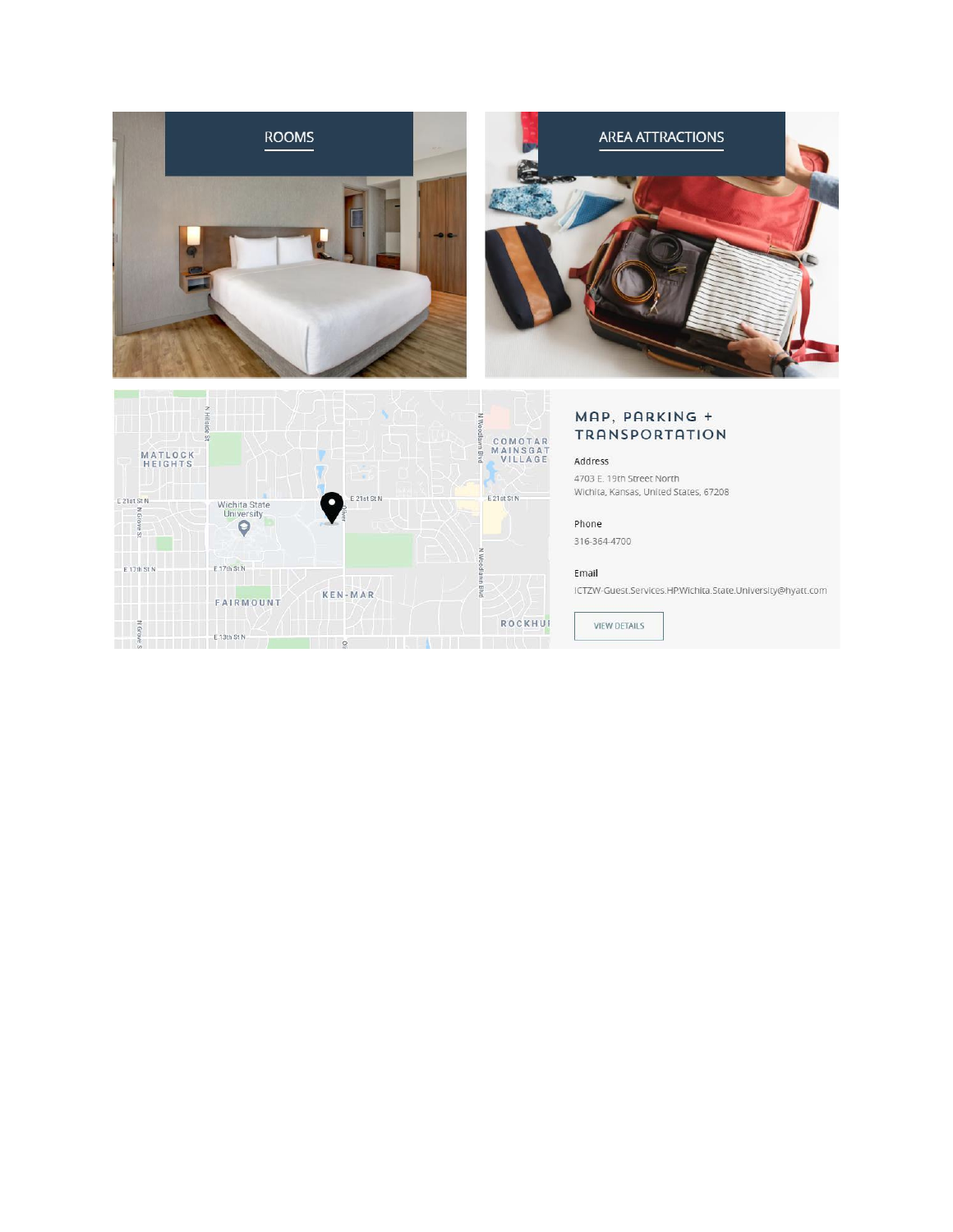### **ROOMS**





Discover 106 modern rooms steps from Wichita State University located in east Wichita, including expansive one-bedroom suites with 700 square feet of living space.

**VIEW ROOMS** 



#### and specialty coffee drinks. **Hours**

24/7 - 6:00 am - 6:00 am

#### **24/7 Dining**

Wake up to breakfast served every day. We are currently featuring a selection of pre-packaged breakfast items, such as hot breakfast sandwiches, fresh fruit, yogurt, and more.

The Market offers a selection of perfectly packaged grab-and-go items from snacks to salads, while our bakery case offers an array of tempting pastries and sweets.

The Bar offers thoughtfully sourced, regionally inspired food, premium alcoholic beverages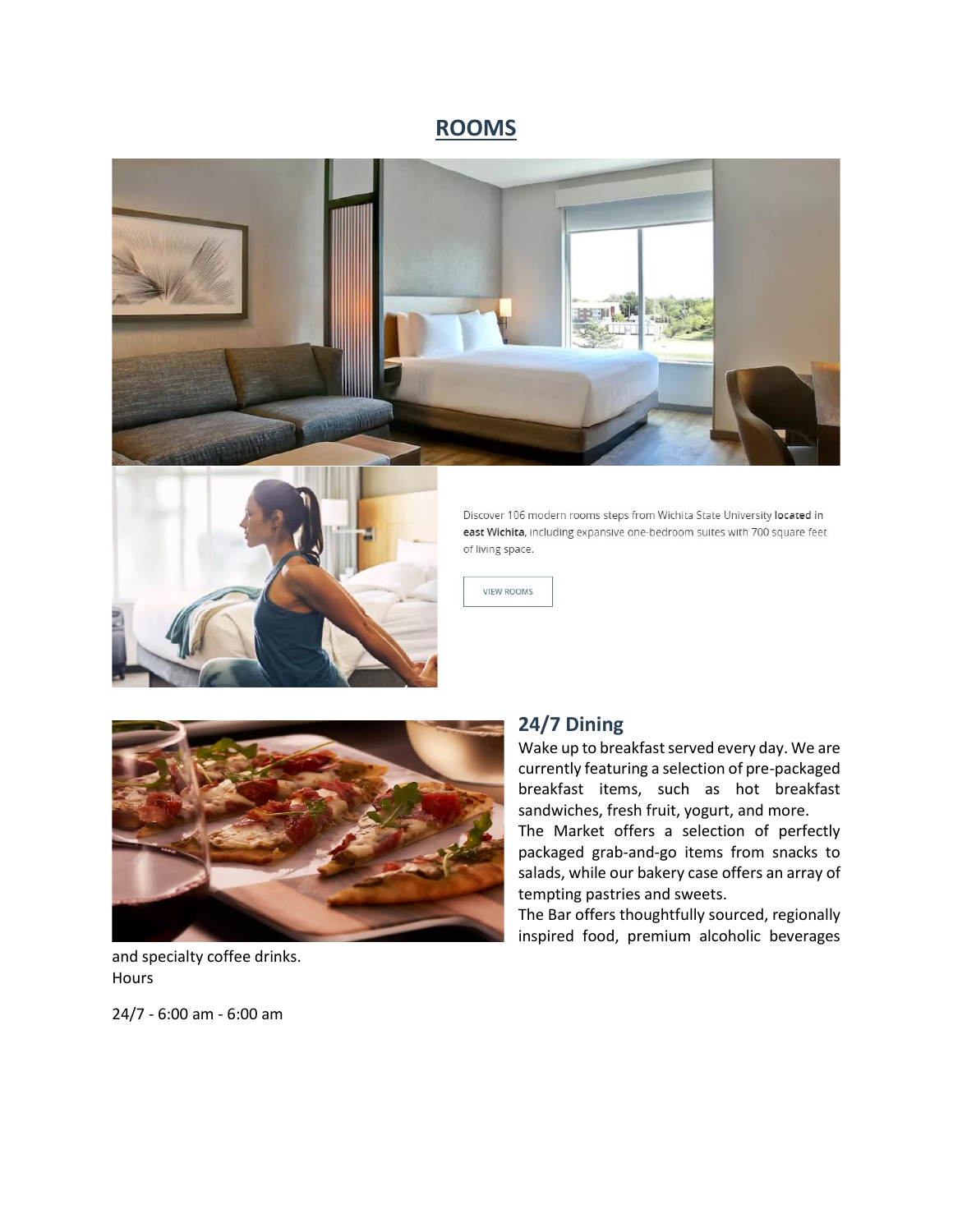### **OUR HOTEL**



#### **INDOOR POOL**

Make a splash in our heated indoor pool, where you can swim, play, or kick back in a nearby lounger.

#### **FITNESS CENTER**

Get to work out on your own schedule using cardio machines and free weights available around-the-clock in our 24/7 Gym.



#### PET-FRIENDLY

Your pets are welcome at Hyatt Place at Wichita State University. Bring up to two dogs along when you stay with us.

#### Fees

1-6 nights: \$75 7-30 nights: \$75 plus deep cleaning fee of \$100 30+ nights: fee at the hotel's discretion

#### Weight Limits

50 pounds individually, or 75 pounds together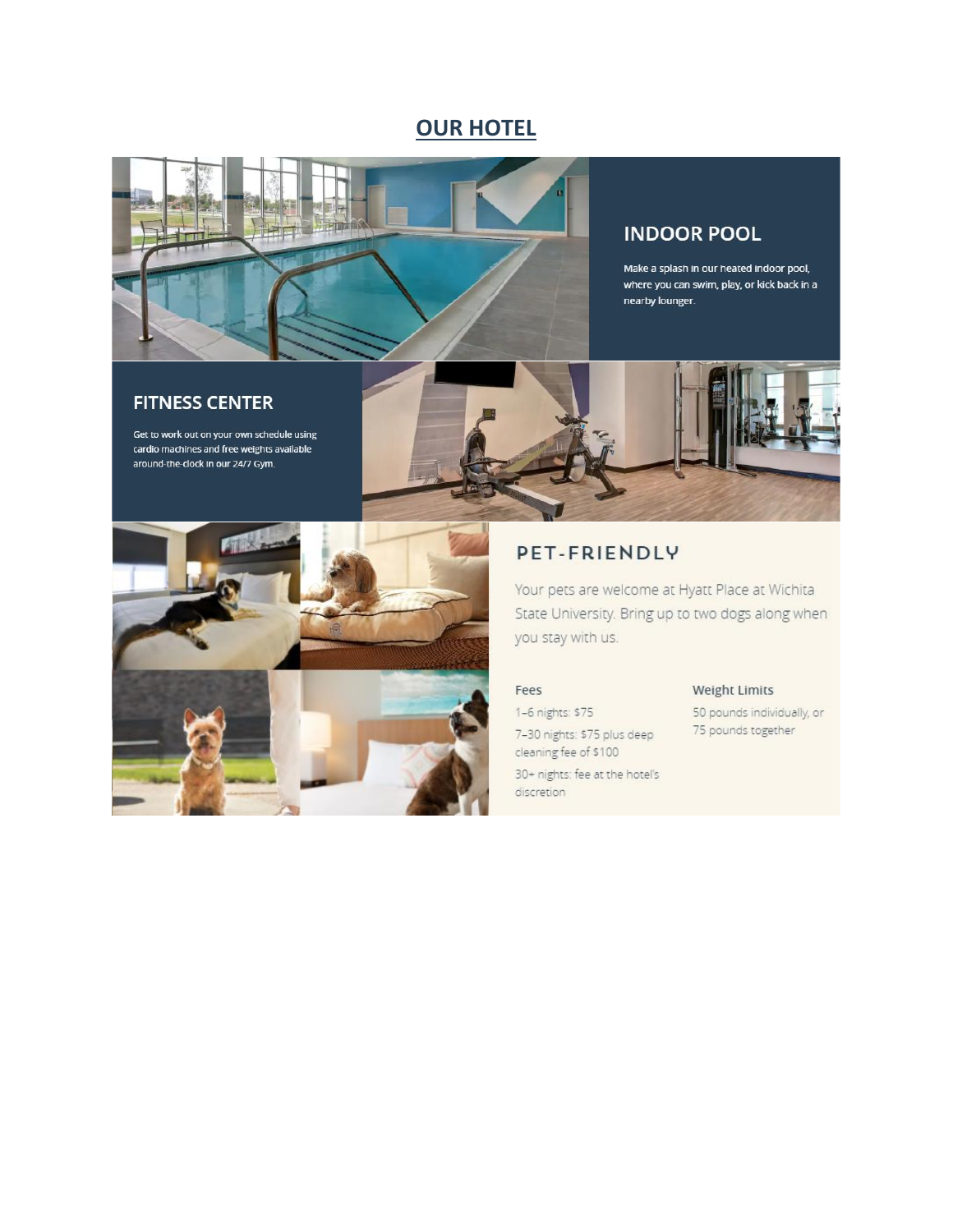

**The Hyatt Place will break ground Aug. 29 at Wichita State's Braeburn Square.**



By WSU Strategic Communications



The first hotel on the Wichita State campus is beginning construction.

A 106-room Hyatt Place hotel will break ground next week on Wichita State's Innovation Campus, within walking distance of the new Fuzzy's Tacos, the Shocker Store and Starbucks.

The groundbreaking is set for 10:30 a.m. Thursday, Aug. 29, on 19th Street just west of Oliver. The event will kick off directly after WSU's 10 a.m. weekly briefing in the Marcus Welcome Center. Media and others are welcome to walk over from the briefing to the groundbreaking.

The Hyatt Place hotel is expected to be ready for occupancy in summer 2020. It will offer 106 modern guest rooms and suites with features including free Wi-Fi, fitness facilities, an indoor pool, functional meeting spaces and a restaurant and bar to serve guests as well as the local community.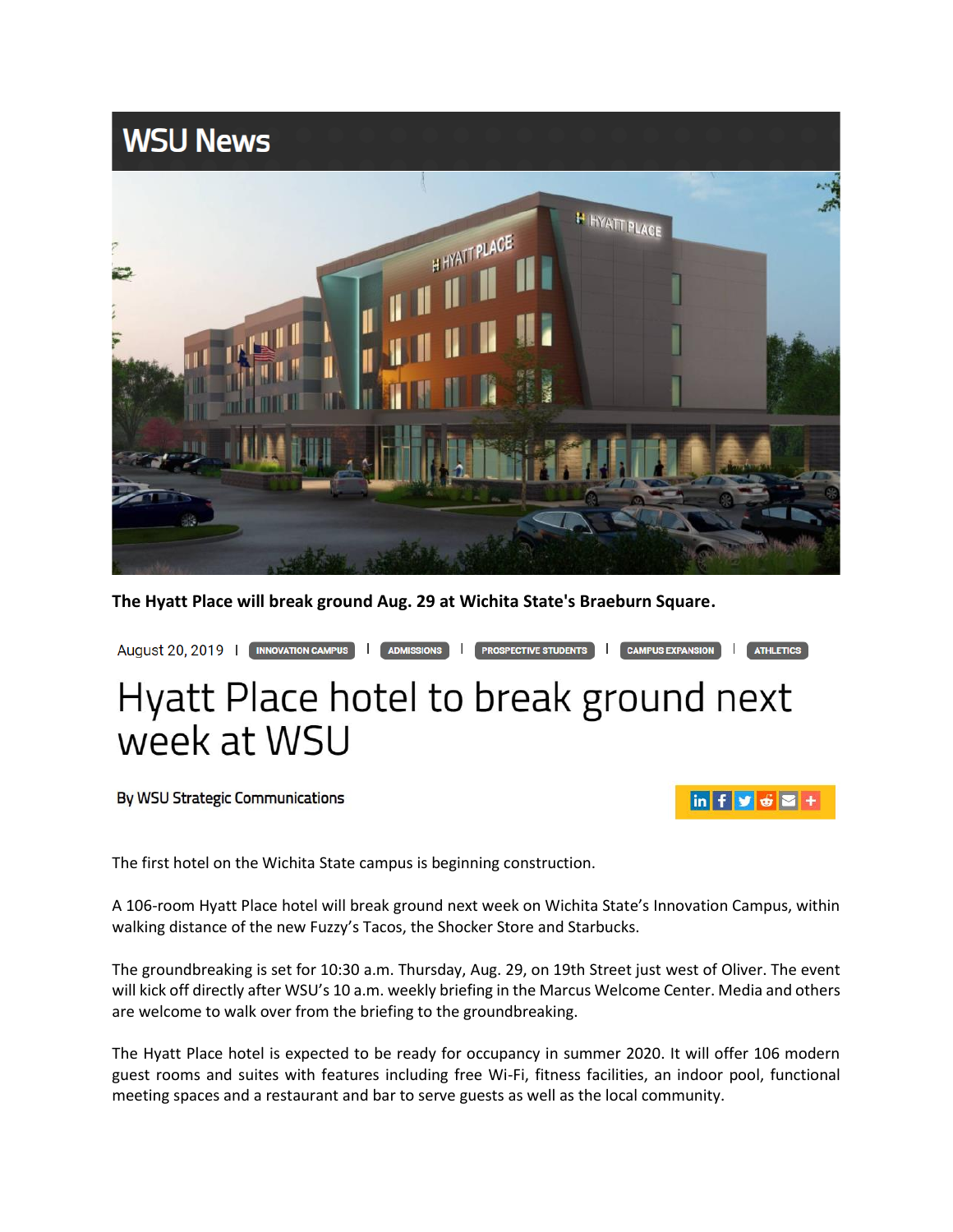The Hyatt Place is expected to draw people in town for campus visits and events, sports competitions and who are working with Innovation Campus partners.

"Having an on-campus hotel will give prospective students and their families an opportunity to get a more comprehensive introduction to campus, with the option to stay overnight and potentially experience evening campus attractions like athletic competitions, fine arts performances and dining and shopping at Braeburn Square," says Bobby Gandu, director of Admissions and assistant vice president for strategic enrollment management.

"Our out-of-state enrollment has grown by 135% over the last six years, so providing this important amenity is crucial to our university's service offerings."

"We are excited to have a hotel on the campus of Wichita State for several different reasons," says Darron Boatright, director of Athletics. "It will be another quality option for fans and visiting teams to consider when traveling from out of town to our athletic events as well as recruits and their families that are in town to visit our campus."

WSU's innovation partners also stand to benefit from the additional on-campus lodging options.

"We host numerous business travelers each year, and this provides our guests with a great deal of convenience," says John O'Leary, vice president and general manager of Airbus Americas Engineering, which is located on the Innovation Campus. "It also allows them the opportunity to fully experience the Innovation Campus, which is important to Airbus."

The hotel development is led by an experienced hotel management group, Lodging One Hospitality, whose principals are Kenneth and Christopher Heinz. Lodging One Hospitality has more than 30 years of experience in the hospitality and financial management industry and is involved in successful hotel properties in Kansas, Missouri and Texas.

"We are honored to be involved with the ownership group and Wichita State University to build and operate an upscale Hyatt Place hotel serving visitors to WSU, the Innovation Campus and surrounding businesses," says Christopher Heinz. "This is among the first Hyatt Place hotels to break ground under Hyatt's newest prototype design, which was just released this year."

The hotel project will be privately financed as part of the Braeburn Square retail development.